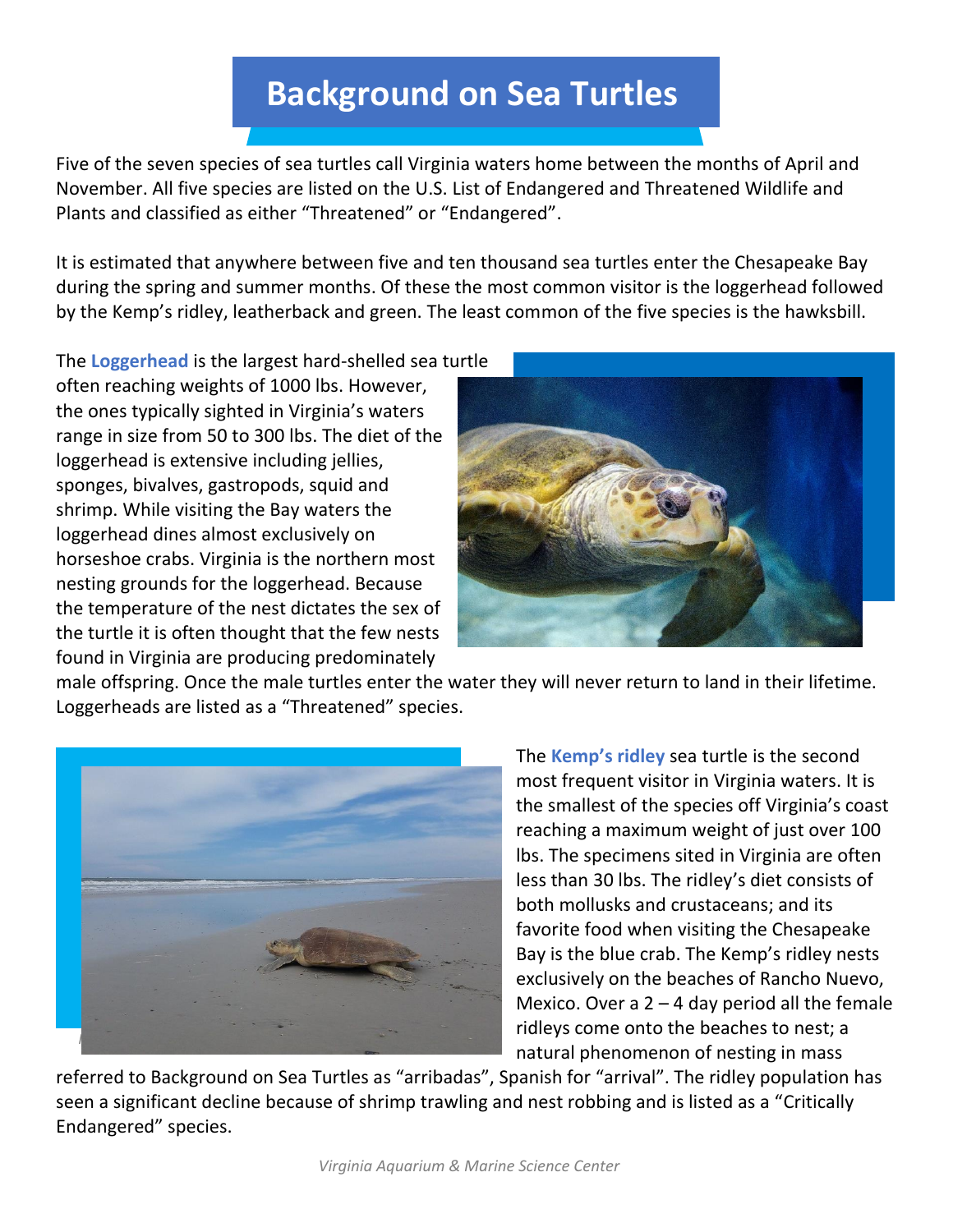The **Leatherback** is the most unusual sea turtle to visit Virginia's waters. Unlike the other turtles the leatherback does not have a hard shell, but rather it is covered by skin that appears to be leathery. Although the leatherback spends most of its life in the open ocean, it is recorded that several are spotted in the Bay every summer. The leatherback's nesting grounds range include the West Indies, Bahamas and Central America. In the U.S., leatherbacks nest in Florida and as far north as North Carolina. The leatherback is listed as an "Endangered" species.





Typically, the **Green Sea Turtle** comes to the Chesapeake Bay as juveniles. This is due in part to the fact that they are more carnivorous as juveniles feeding on jellies, crustaceans and mollusks. As adults greens will feed primarily on submerged aquatic vegetation (SAVs). Greens will nest on the beaches of the West Indies and the Caribbean shores of South and Central America. On rare occasions greens may nest on the coasts of the Gulf of Mexico and Florida. The green sea turtles name

was derived from the color of the turtle's fat, which is green in color. The greens are a high valued food item; as a result they were intensely harvested and are now listed as "Endangered".

The least common visitor is the **Hawksbill**; it is more tropical than any other sea turtle species. The hawksbill is omnivorous eating a wide variety of food including corals, urchins, mollusks, fish and crustaceans, although their primary diet consists of sponges. There is only one confirmed find in Virginia's waters. The hawksbill will nest on the beaches from Florida to Mexico. Hawksbills are listed as "Critically Endangered" due in part to the hawksbill's beautiful "tortoise shell" being a significant part of commerce.